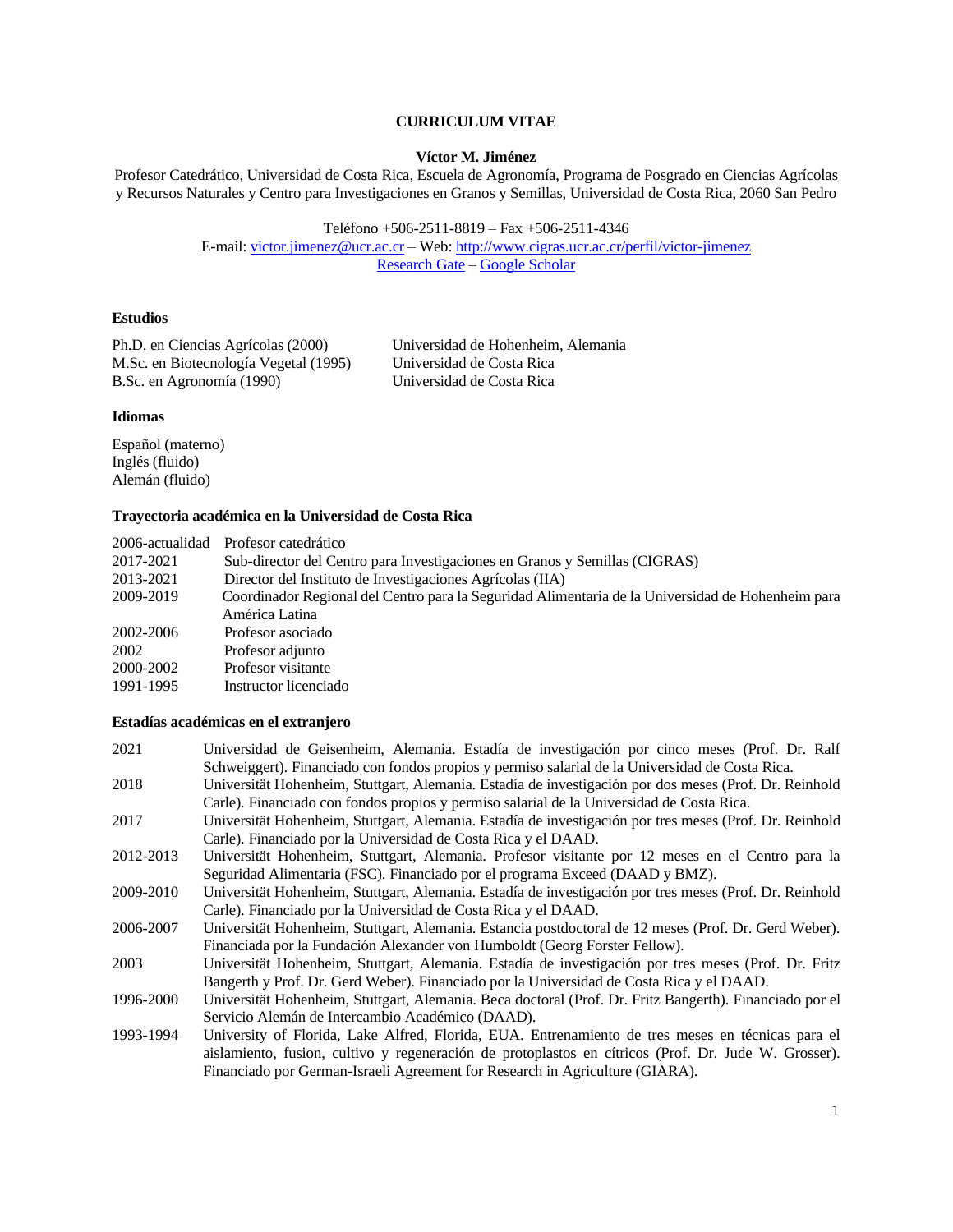### **Reconocimientos**

- 2012 Universidad de Hohenheim, Stuttgart, Alemania. Profesor invitado (12 meses)
- 2009 Universidad de Costa Rica. Premio al Investigador 2009.
- 2006 Fundación Alexander von Humboldt, Alemania. Beca Georg Foster para investigación (12 meses)
- 2005 Academia de Ciencias para el Mundo en Desarrollo y Consejo Nacional para Investigaciones Científicas y Tecnológicas, Costa Rica. Premio TWAS-CONICIT para científicos jóvenes.
- 2000 Universidad de Hohenheim. *Magna cum laude* (1,0), Doctor en Ciencias Agrícolas
- 1995 Universidad de Costa Rica. Defensa de tesis con honores y Graduado de Honor (9,5), M.Sc. en Ciencias Agrícolas y Recursos Naturales con Énfasis en Biotecnología
- 1990 Universidad de Costa Rica. Graduado de Honor (9,0), B.Sc. en Agronomía con Énfasis en Fitotecnia

**Publicaciones de los últimos cinco años (lista completa en: [http://www.cigras.ucr.ac.cr/perfil/victor](http://www.cigras.ucr.ac.cr/perfil/victor-jimenez#publications)[jimenez#publications\)](http://www.cigras.ucr.ac.cr/perfil/victor-jimenez#publications)**

57. Zerpa-Catanho D, Esquivel P, Mora-Newcomer E, Sáenz MV, Herrera R, **Jiménez VM** (2017) Transcription analysis of softening-related genes during postharvest of papaya fruit (*Carica papaya* L. 'Pococí' hybrid). **Postharvest Biology and Technology** 125: 42-51

58. Chacón-Ordóñez T, Schweiggert RM, Bosy-Westphal A, **Jiménez VM**, Carle R, Esquivel P (2017) Carotenoids and carotenoid esters of orange- and yellow-fleshed mamey sapote (*Pouteria sapota* (Jacq.) H.E. Moore & Stearn) fruit and their post prandial absorption in humans. **Food Chemistry** 221: 673-682

59. Lieb VM, Kerfers MR, Kronmüller A, Esquivel P, Alvarado A, **Jiménez VM**, Schmarr H-G, Carle R, Schweiggert RM, Steingass CB (2017) Characterization of mesocarp and kernel lipids from *Elaeis guineensis* Jacq., *Elaeis oleifera* (Kunth) Cortés, and their interspecific hybrids. **Journal of Agricultural and Food Chemistry** 65: 3617–3626

60. Esquivel P, **Jiménez VM**, Chacón-Ordóñez T, Hempel J, Schweiggert RM, Carle R (2017) Formas de deposición de carotenoides en alimentos vegetales y sus posibles implicaciones en su bioaccesibilidad y biodisponibilidad. *In* AJ Meléndez-Martínez (ed.). Carotenoides en agroalimentación y salud. México, Editorial Terracota, pp. 557-573.

61. **Jiménez VM**, Acuña-Gutiérrez C, Agüero M, Alvarado A, Ávila-Agüero ML, Blanco M, Dumani M, Esquivel P, Gatica-Arias A, Guevara E, Hernández-Pridybailo A, Hernández R, Holst A, Madriz K, Mata-Segreda JF, Quirós-Madrigal O, Radulovich R, Salas-Chaves A, Solórzano-Cascante P (2017) Costa Rica and its commitment to sustainability. In Challenges for food and nutrition security in the Americas. Inter-American Network of Academies of Sciences (IANAS). pp. 244-263.

62. Schex R, Lieb VM, **Jiménez VM**, Esquivel P, Schweiggert RM, Carle R, Steingass CB (2018) HPLC-DAD-APCI/ESI-MS*n* analysis of carotenoids and α-tocopherol in Costa Rican *Acrocomia aculeata* fruits of varying maturity stages. **Food Research International** 105: 645-653

63. Sandhu M, Wani SH, **Jiménez VM** (2018) In vitro propagation of bamboo species through axillary shoot proliferation: a review. **Plant Cell, Tissue and Organ Culture** 132: 27-53

64. Irías-Mata A, **Jiménez VM**, Steingass CB, Schweiggert RM, Carle R, Esquivel P (2018) Carotenoids and xanthophyll esters of yellow and red nance fruits (*Byrsonima crassifolia* (L.) Kunth) from Costa Rica. **Food Research International** 111: 708-714

65. Solórzano-Cascante P, Sánchez-Chiang N, **Jiménez VM** (2018) Explant type, culture system, 6-benzyladenine, meta-topolin and encapsulation affect indirect somatic embryogenesis and regeneration in *Carica papaya* L. **Frontiers in Plant Science** 9: 1769. doi: 10.3389/fpls.2018.01769

66. Esquivel P, Schweiggert RM, Chacón-Ordóñez T, Steingass CB, Carle R, **Jiménez VM** (2019) Carotenoid assembly in fruits and vegetables. In AZ Mercadante (ed.). Carotenoid Esters in Foods: Physical, Chemical and Biological Properties. UK, The Royal Society of Chemistry, pp. 51-67.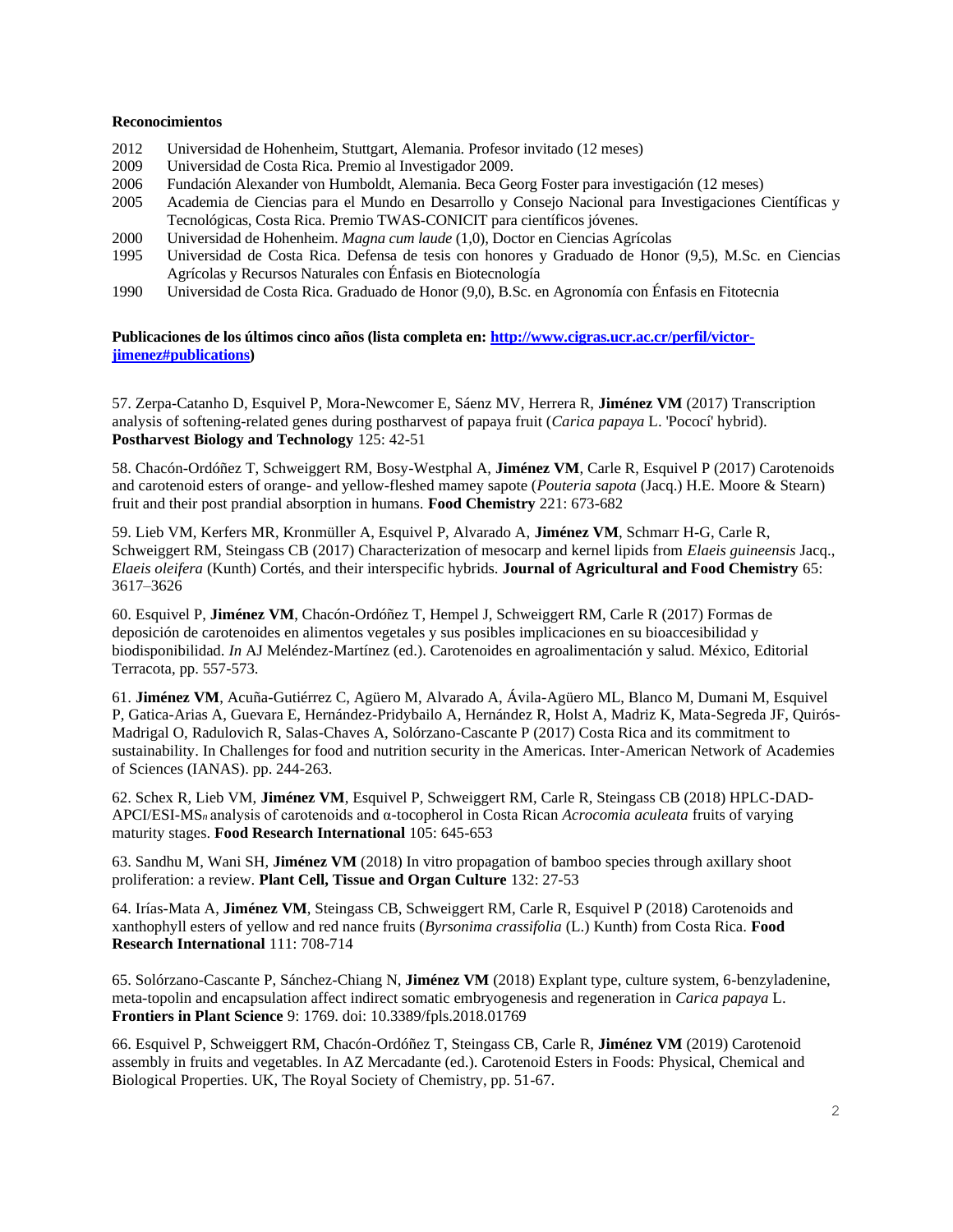67. Lieb VM, Schex R, Esquivel P, **Jiménez VM**, Schmarr H-G, Carle R, Steingass CB (2019) Fatty acids and triacylglycerols in the mesocarp and kernel oils of maturing Costa Rican *Acrocomia aculeata* fruits. **NFS Journal**  14-15:6-13

68. Zerpa-Catanho D, Hernández-Pridybailo A, Madrigal-Ortiz V, Zúñiga-Centeno A, Porras-Martínez C, **Jiménez VM**, Barboza-Barquero L (2019) Seed germination of pitaya (*Hylocereus* spp.) as affected by seed extraction method, storage, germination conditions, germination assessment approach and water potential. **Journal of Crop Improvement** 33: 372-394

69. Acuña-Gutiérrez C, Campos-Boza S, Hernández-Pridybailo A, **Jiménez VM** (2019) Nutritional and industrial relevance of particular Neotropical pseudo-cereals. In: Piatti C, Graeff-Hönninger S, Khajehei F (eds) Food Tech Transitions. Springer, Cham, pp 65-79.

70. Esquivel P, **Jiménez VM** (2019) Valuable compounds in coffee by-products. In FJ Barba, E Roselló-Soto, M Brnčić, JM Lorenzo (eds.). Green extraction and valorization of by-products from food processing. Boca Raton, FL, CRC Press, pp. 277-292.

71. Vinas M, Mendez JC, **Jiménez VM** (2020) Effect of foliar applications of phosphites on growth, nutritional status and defense responses in tomato plants. **Scientia Horticulturae** 265: 109200

72. Alfaro-Solís JD, Montoya-Arroyo A, **Jiménez VM**, Arnáez-Serrano E, Pérez J, Vetter W, Frank J, Lewandowski I (2020) *Acrocomia aculeata* fruits from three regions in Costa Rica: an assessment of biometric parameters, oil content and oil fatty acid composition to evaluate industrial potential. **Agroforestry Systems** 94: 1913-1927

73. **Jiménez VM**, Gutiérrez-Soto MV, Barboza-Barquero L, Guevara E (2020) Taxonomy, botany and plant development. In: Mitra S (ed) The Papaya: Botany, Production and Uses. CAB International, pp. 24-36.

74. Erşan S, Berning JC, Esquivel P, **Jiménez VM**, Carle R, May B, Schweiggert R, Steingass CB (2020) Phytochemical and mineral composition of fruits and seeds of wild-growing *Bactris guineensis* (L.) H.E. Moore palms from Costa Rica. **Journal of Food Composition and Analysis** 94: 103611

75. Esquivel P, Viñas M, Steingass CB, Gruschwitz M, Guevara E, Carle, R, Schweiggert RM, **Jiménez VM** (2020) Coffee (*Coffea arabica* L.) by-products as a source of carotenoids and phenolic compounds – evaluation of varieties with different peel color. **Frontiers in Sustainable Food Systems** 4: 590597

76. Montoya-Arroyo A, Alfaro-Solís JD, Esquivel P, **Jiménez VM**, Frank J (2021) Vitamin E profiles in *Acrocomia aculeata* from three regions in Costa Rica. **Journal of Food Composition and Analysis** 100: 103936

77. Acuña-Gutiérrez C, Schock S, **Jiménez VM**, Müller J (2021) Detecting fumonisin B1 in black beans (*Phaseolus vulgaris* L.) by near-infrared spectroscopy (NIRS). **Food Control** 130: 108335

78. **Jiménez VM**, Holst A, Carvajal-Campos P, Guevara E (2021) Standard protocols for in vitro propagation of bamboo with emphasis on axillary shoot proliferation. In: Ahmad Z, Ding Y, Shahzad A (eds.) Biotechnological Advances in Bamboo. Springer, Singapore, pp. 63-84.

79. Carvajal-Campos P, *Jiménez VM* (2021) Ingeniería genética en cultivos neotropicales contra estrés abiótico: osmolitos, factores de transcripción y CRISPR/Cas9. **Revista Colombiana de Biotecnología** 23(2): 50-69

80. Montoya-Arroyo A, Lehnert K, Lux PE, **Jiménez VM**, Esquivel P, Silva-Benavides AM, Vetter W, Frank J (2022) 11'-α-Tocomonoenol is the major α-tocomonoenol isomer in cyanobacteria and microalgae from Costa Rica. **Journal of Food Composition and Analysis** 107: 104325

81. **Jiménez VM**, Chacón-Ordóñez T, Esquivel P (2022) Mamey sapote [Pouteria sapota (Jacq.) H. E. Moore & Stearn]. In: Sivakumar D, Netzel M, Sultanbawa Y (eds.) Phytonutrients in Indigenous Fruits and Vegetables. CAB International, *in press*

82. Esquivel P, Irías-Mata A, **Jiménez VM** (2022) Betalains: Chemistry and analysis. In: Mariutti LRB. (ed.) Basic Protocols in Food Chemistry. Springer-Nature, *under review*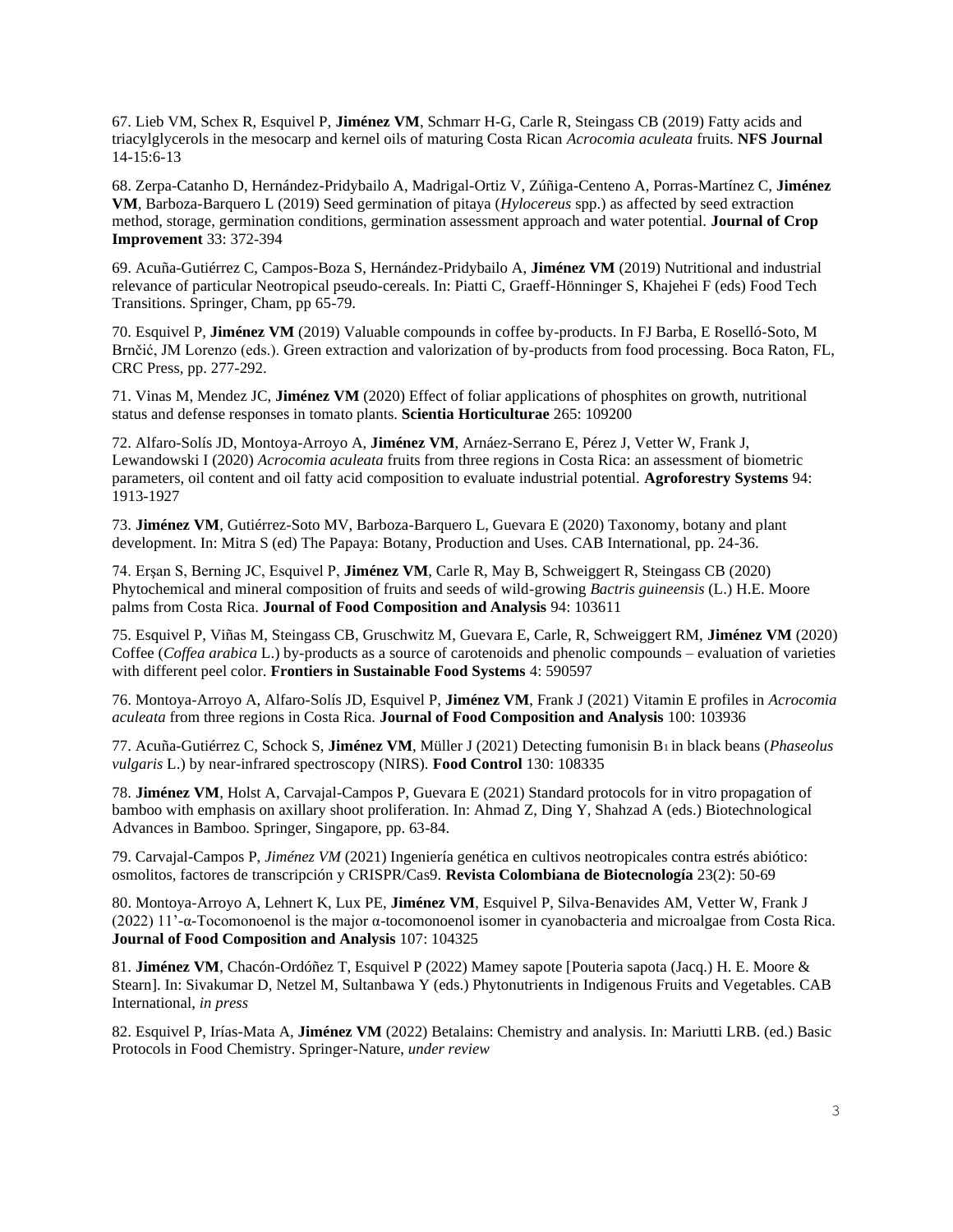83. Montoya-Arroyo A, Toro-González C, Sus N, Warner J, Esquivel P, **Jiménez VM**, Frank J (2022) Vitamin E and carotenoid profiles in different organs of stinging nettle (Urtica leptophylla Kunth) from Costa Rica. **Journal of the Science of Food and Agriculture**, *under review*

84. Yue J, VanBuren R, Liu J, Fang J, Zhang X, Liao Z, Wai CM, Xu X, Chen S, Zhang S, Ma X, Ma Y, Yu H, Lin J, Zhou P, Huang Y, Deng B, Fang F, Zhao X, Yan H, Fatima M, Zerpa-Catanho D, Zhang X, Lin Z, Yang M, Chen NJ, Mora-Newcomer E, Quesada-Rojas P, Bogantes A, **Jiménez VM**, Tang H, Zhang J, Wang M-L, Paull RE, Yu Q, Ming R (2022) SunUp and Sunset genomes revealed impact of particle bombardment and domestication history in papaya. **Nature Genetics**, *under review*

85. Esquivel P, Usaga J, Schweiggert R, Steingass CB, **Jiménez VM** (2022) Effect of processing on biofunctionality of selected tropical fruit juices. **ACS Food Science & Technology**, *under review*

86. Acuña-Gutiérrez C, **Jiménez VM**, Müller J (2022) Occurrence of mycotoxins in pulses. **Comprehensive Reviews in Food Science and Food Safety**, *submitted*

#### **Miembro del consejo editorial de las revistas científicas:**

Biotecnología Vegetal (Cuba) Lankesteriana – International Journal on Orchidology (Costa Rica) NFS Journal – Official Journal of the Society of Nutrition and Food Science (Elsevier) Tropical Plant Biology (Springer)

#### **Ha participado como revisor para:**

*Revistas científicas arbitradas:*

- 3Biotech (Springer)
- Acta Horticulturae (ISHS)
- Agronomía Costarricense (Costa Rica)
- Agronomía Mesoamericana (Costa Rica)
- Agronomy for Sustainable Development (Springer)
- Biotecnología Vegetal (Cuba)
- Biotechnology, Agronomy, Society and Environment (ULiège, Belgium)
- Botanical Journal of the Linnean Society (Wiley)
- Brazilian Archives of Biology and Technology
- Electronic Journal of Biotechnology (Chile)
- Euphytica (Springer)
- Flora (Elsevier)
- Food Research International (Elsevier)
- Haseltonia Cactus and Succulent Society of America (BioOne)
- HortScience (American Society for Horticultural Science)
- In Vitro Cellular and Developmental Biology Plant (Springer)
- Industrial Crops and Products (Elsevier)
- Interciencia (Venezuela)
- Journal of Ethnic Foods (Springer)
- Journal of Horticultural Science & Biotechnology (Taylor & Francis)
- Journal of Plant Growth Regulation (Springer)
- Journal of the Professional Association for Cactus Development (USA)
- Lankesteriana International Journal on Orchidology (University of Costa Rica)
- Molecular Nutrition and Food Research (Wiley)
- NFS Journal Official Journal of the Society of Nutrition and Food Science (Elsevier)
- Plant Cell Reports (Springer)